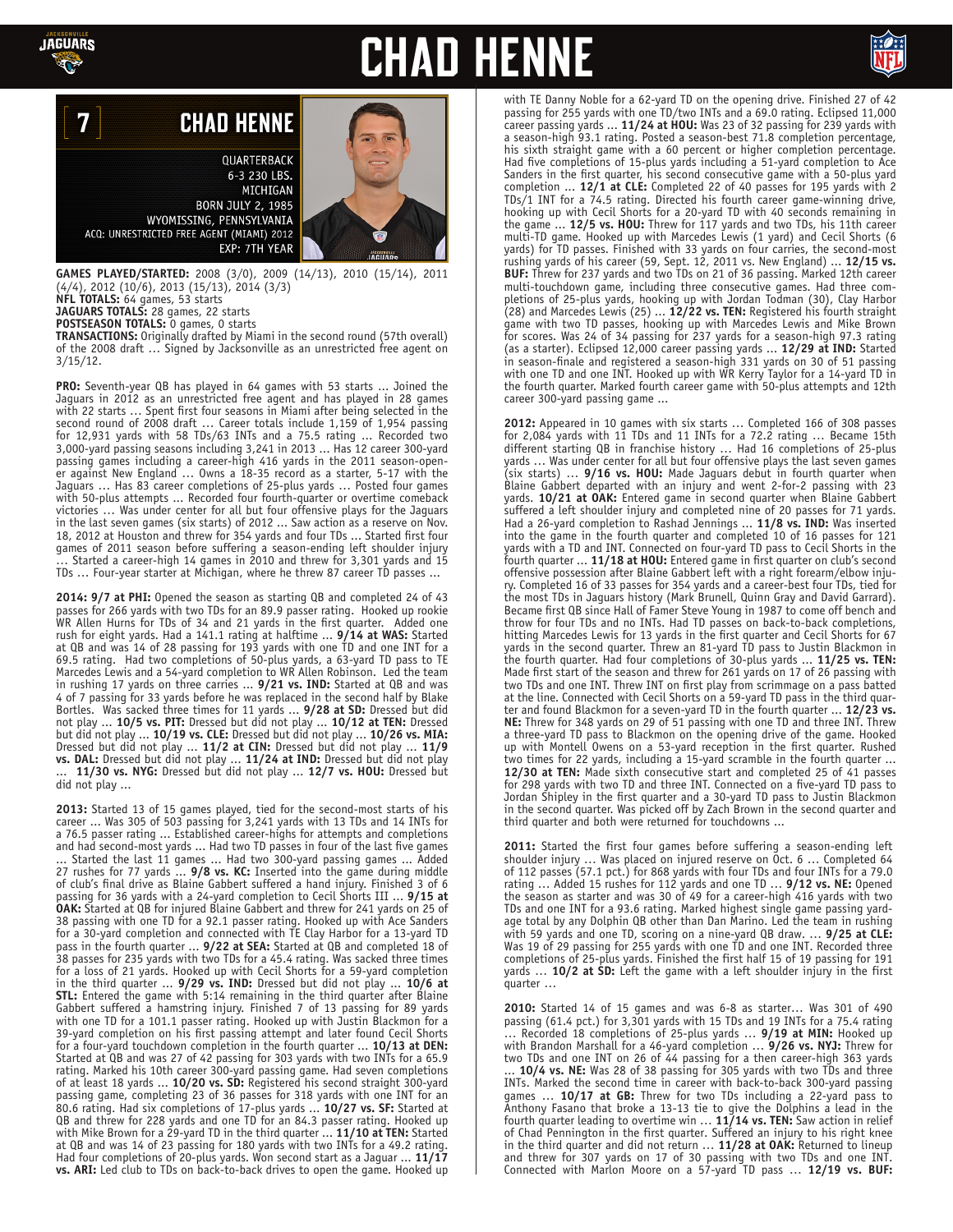

# **CHAD HENN**



Completed 73.3 percent of passes (33 of 45) for 276 yards with one TD and one INT … **12/26 vs. DET:** Passed David Woodley to move into fourth place among the Dolphins career passing yardage leaders. Completed 29 of 44 passes for 278 yards with one TD and two INTs …

**2009:** Played in 14 games with 13 starts and posted 7-6 record as starter… Completed 274 of 451 passes (60.7 pct.) for 2,878 yards with 12 TDs and 14 INTs for a passer rating of 75.2 … Registered 18 completions of 25-plus yards … **9/27 at SD:** Saw first action of season in relief of Chad Pennington and totaled 10 of 19 passing for 92 yards with one INT … **10/14 vs. BUF:** Made first career start and completed 14 of 22 passes for 115 yards and one TD for a 92.0 rating, hooking up with Brian Hartline in third quarter for first career TD pass. Became 12th Dolphins QB to win first start, and just the sixth to win first NFL start … **10/12 vs. NYJ:** Led Dolphins to a 31-27 comeback win on Monday Night Football with first career fourth-quarter comeback. Connected on 20 of 26 passes for 241 yards and two TDs for a career-high 130.4 passer rating. Led club to 21 points in fourth quarter and finished the quarter 9 of 12 passing for 121 yards with two TDs. Became the first Dolphins QB since 1999 to win his first two career starts … **10/25 vs. NO:** Connected on a season-long 67-yard pass to Brian Hartline … **11/1 at NYJ:** Made first career road start and finished 12 of 21 passing for 112 yards with one TD … **11/15 vs. TB:** Posted second fourth quarter comeback win as he was 17 of 31 for 175 yards with one TD, leading team to a game-winning FG with 10 seconds left … **11/19 vs. NE:** Finished 29 of 52 passing for 335 yards with two TDs and one INT in a comeback win. Marked first career 300-yard passing game … **12/13 at JAX:** Completed 21 of 29 passes for 220 yards with one INT and scored first career rushing TD. Set franchise record for consecutive completions in a single game with 17 straight … **12/20 at TEN:** Threw for season-high 349 yards on 29 of 46 passing with one TD, three INTs … **12/27 vs. HOU:** Set season and career marks with 35 completions and 55 attempts for 322 yards with one TD for second consecutive 300-yard passing game. Marked first time a Dolphins QB threw for 300 yards in back-to-back games since 1998. The 35 completions tied for the third-highest single-game total in franchise history … **1/3 vs. PIT:** Closed out season with 140 yards on 16 of 20 passing for a career-best 80.0 completion percentage with one TD and one INT …

**2008:** Appeared in three games as a rookie … Made NFL debut on **9/14 at ARI** in the fourth quarter and was 7 of 12 passing for 67 yards, all on an 18-play drive covering 89 yards … Dressed but did not play in AFC Wild Card game on **1/4 vs. BAL**.

**COLLEGE:** Four-year starter at the University of Michigan (2004-07) … Compiled a 33-14 record as starter … Career totals included 828 of 1,387 passing (59.7 pct.) for 9,715 yards with 87 TDs, 37 INTs … Tossed at least one TD pass in 42 of his 47 career games and threw for at least 200 yards in 26 starts … Finished with school records for career completions, attempts, passing yards and TD passes … Ranked second to Purdue's Drew Brees in Big Ten Conference history for career TD passes … Ranked second in school history with an average of 206.7 yards passing per game … Started 10 games as a senior and earned first-team All-Big Ten honors … Totaled 162 of 278 passing for 1,938 yards with 17 TDs, nine INTs … Earned the Capital One Bowl Most Valuable Player Award after throwing for a school bowl-record 373 yards against Florida … Played in the Senior Bowl … Started all 13 games as a junior … Was 203 of 328 passing (61.9 pct.) for 2,508 yards with 22 TDs, eight INTs … Named third-team All-America and second-team All-Big Ten by the coaches and media … Was a finalist for the Manning Award … Threw for a season-high 309 yards against Southern California in the Rose Bowl … Started all 12 games as a sophomore … Completed 223 of 382 passes (58.4 pct.) for 2,526 yards with 23 TDs, eight INTs ... Accounted for four TDs against Nebraska in the Alamo Bowl, completing 21 of 43 passes for 270 yards and three TDs and rushed for 38 yards and a TD … Started all 12 games as a freshman … Became first true freshman QB in Big Ten history to lead his team to a conference title … Named honorable mention All-Big Ten by the coaches and media … Was a consensus first-team Freshman All-America … Was 240 of 399 passing for 2,743 yards and 25 TDs … Finished as the top true freshman QB, statistically, in Michigan and Big Ten history … Tied school record for most TD passes in a season … Threw at least one TD pass in all 12 games and had eight multi-TD games … Tied a Rose Bowl record with four TD passes against Texas … Earned degree in general studies.

**PERSONAL:** Married (Brittany) … Attended Wilson High School in West Lawn, Pa. … Set Pennsylvania District III all-time passing and TD records with 7,071 yards and 74 TDs … Completed 147 of 249 passes for 1,743 yards and 19 TDs as a senior … Threw for 2,088 yards and 23 TDs as a junior … Also competed in track and was timed at 11.2 in the 100-meters and threw the javelin a career-best 195.5 feet … Was a two-year starter on basketball team … Worked with the Kids and Fins Publix Shopping Spree as well as the Cooperative Feeding Program … Provided tents and joined families in Little Haiti to speak with their families back in Haiti following deadly earthquakes … Says growing up Joe Montana was favorite professional athlete … Father, Sheldon, worked two full-time jobs as both a welder and a high school and junior high school football coach … Full name: Chad Steven Henne.

### **HENNE'S 2014 GAME-BY-GAME STATISTICS**

| <b>2014</b>        |                   |     |    |         |                |      |    |            |    |   |            |                |    |            |   |                |
|--------------------|-------------------|-----|----|---------|----------------|------|----|------------|----|---|------------|----------------|----|------------|---|----------------|
|                    |                   |     |    |         | <b>RUSHING</b> |      |    |            |    |   |            |                |    |            |   |                |
| <b>DATE</b>        | 0PP               | P/S |    | ATT CMP | YDS            | PCT  | TD | INT        | LG |   | SK RTG     | NO.            |    | YDS AVG LG |   | TD             |
|                    | 09/07 at PHI      | 1/1 | 43 | 24      | 266            | 55.8 | 2  | 0          | 46 |   | 3 89.9     | 1              | 8  | 8.08       |   | $\Omega$       |
|                    | 09/14 at WAS 1/1  |     | 28 | 14      | 193            | 50.0 | 1  | 1          |    |   | 63t 1069.5 | 3              | 17 | 5.7 12     |   | 0              |
|                    | 09/21 vs. IND 1/1 |     | 7  | 4       | 33             | 57.1 | 0  | 0          |    |   | 14 3 69.3  | $\overline{0}$ | 0  | 0          | 0 | 0              |
|                    | 09/28 at SD       | 0/0 |    |         |                |      |    | <b>DNP</b> |    |   |            |                |    |            |   |                |
|                    | 10/05 vs. PIT     | 0/0 |    |         |                |      |    | <b>DNP</b> |    |   |            |                |    |            |   |                |
|                    | 10/12 at TEN      | 0/0 |    |         |                |      |    | <b>DNP</b> |    |   |            |                |    |            |   |                |
|                    | 10/19 vs. CLE 0/0 |     |    |         |                |      |    | <b>DNP</b> |    |   |            |                |    |            |   |                |
|                    | 10/26 vs. MIA 0/0 |     |    |         |                |      |    | <b>DNP</b> |    |   |            |                |    |            |   |                |
|                    | 11/02 at CIN 0/0  |     |    |         |                |      |    | <b>DNP</b> |    |   |            |                |    |            |   |                |
|                    | 11/09 vs. DAL 0/0 |     |    |         |                |      |    | <b>DNP</b> |    |   |            |                |    |            |   |                |
|                    | <b>BYE WEEK</b>   |     |    |         |                |      |    |            |    |   |            |                |    |            |   |                |
|                    | 11/23 at IND 0/0  |     |    |         |                |      |    | <b>DNP</b> |    |   |            |                |    |            |   |                |
|                    | 11/30 vs. NYG 0/0 |     |    |         |                |      |    | <b>DNP</b> |    |   |            |                |    |            |   |                |
|                    | 12/07 vs. HOU 0/0 |     |    |         |                |      |    | <b>DNP</b> |    |   |            |                |    |            |   |                |
|                    | 12/14 at BAL 0/0  |     | 0  | 0       | 0              | 0    | 0  | $\Omega$   | 0  | 0 | 0          | 0              | 0  | 0          | 0 | 0              |
|                    | 12/18 vs. TEN 0/0 |     | 0  | 0       | 0              | 0    | 0  | 0          | 0  | 0 | 0          | 0              | 0  | 0          | 0 | 0              |
|                    | 12/28 at HOU      | 0/0 | 0  | 0       | 0              | 0    | 0  | 0          | 0  | 0 | 0          | 0              | 0  | 0          | 0 | $\overline{0}$ |
| <b>2014 TOTALS</b> |                   | 3/3 | 78 | 42      | 492            | 53.8 | 3  | 1          |    |   | 63t 1680.7 | 4              | 25 | 6.3 12     |   | $\mathbf 0$    |

### **HENNE'S REGULAR SEASON CAREER STATISTICS**

| <b>PASSING</b>            | GP/GS | ATT   | <b>CMP</b> | <b>YDS</b>   | <b>PCT</b> | TD | <b>INT</b>               | LG      | <b>RTG</b> |
|---------------------------|-------|-------|------------|--------------|------------|----|--------------------------|---------|------------|
| 2008 MIA                  | 3/0   | 12    | 7          | 67           | 58.3       | 0  | $\Omega$                 | 19      | 74.4       |
| 2009 MIA                  | 14/13 | 451   | 274        | 2,878        | 60.8       | 12 | 14                       | 67      | 75.2       |
| 2010 MIA                  | 15/14 | 490   | 301        | 3,301        | 61.4       | 15 | 19                       | 57      | 75.4       |
| 2011 MIA                  | 4/4   | 112   | 64         | 868          | 57.1       | 4  | 4                        | 41      | 79.0       |
| 2012 JAX                  | 10/6  | 308   | 166        | 2,084        | 53.9       | 11 | 11                       | 81t     | 72.2       |
| 2013 JAX                  | 15/13 | 503   | 305        | 3,241        | 60.6       | 13 | 14                       | 62t     | 76,5       |
| 2014 JAX                  | 3/3   | 78    | 42         | 492          | 53.8       | 3  | 1                        | 63t     | 80.7       |
| NFL Totals: 7 years 64/53 |       | 1,954 |            | 1,159 12,931 | 59.3       | 58 | 63                       | 81t     | 75.5       |
|                           |       |       |            |              |            |    |                          |         |            |
| <b>RUSHING</b>            | GP/GS | NO.   | <b>YDS</b> | <b>AVG</b>   | LG         | TD | <b>RECORD AS STARTER</b> |         |            |
| 2008 MIA                  | 3/0   | 0     | 0          | 0            | 0          | 0  |                          | $0 - 0$ |            |
| 2009 MIA                  | 14/13 | 16    | 32         | 2.0          | 12         | 1  |                          | 7-6     |            |
| 2010 MIA                  | 15/14 | 35    | 52         | 1.5          | 10         | 0  |                          | 6-8     |            |
| 2011 MIA                  | 4/4   | 15    | 112        | 7.5          | 20         | 1  |                          | $0 - 4$ |            |
| 2012 JAX                  | 10/6  | 19    | 64         | 3.4          | 15         | 1  |                          | $1 - 5$ |            |
| 2013 JAX                  | 15/13 | 27    | 77         | 2.9          | 14         | 0  |                          | $4 - 9$ |            |
| 2014 JAX                  | 3/3   | 4     | 25         | 6.3          | 12         | 0  |                          | $0 - 3$ |            |
| NFL Totals: 7 years 64/53 |       |       |            |              |            | 3  |                          |         |            |

**SACKED-YARDS:** 2009: 26-176; 2010: 30-178; 2011: 11-67; 2012: 28-169; 2013: 38-243; 2014: 16-105 Total: 149-938.